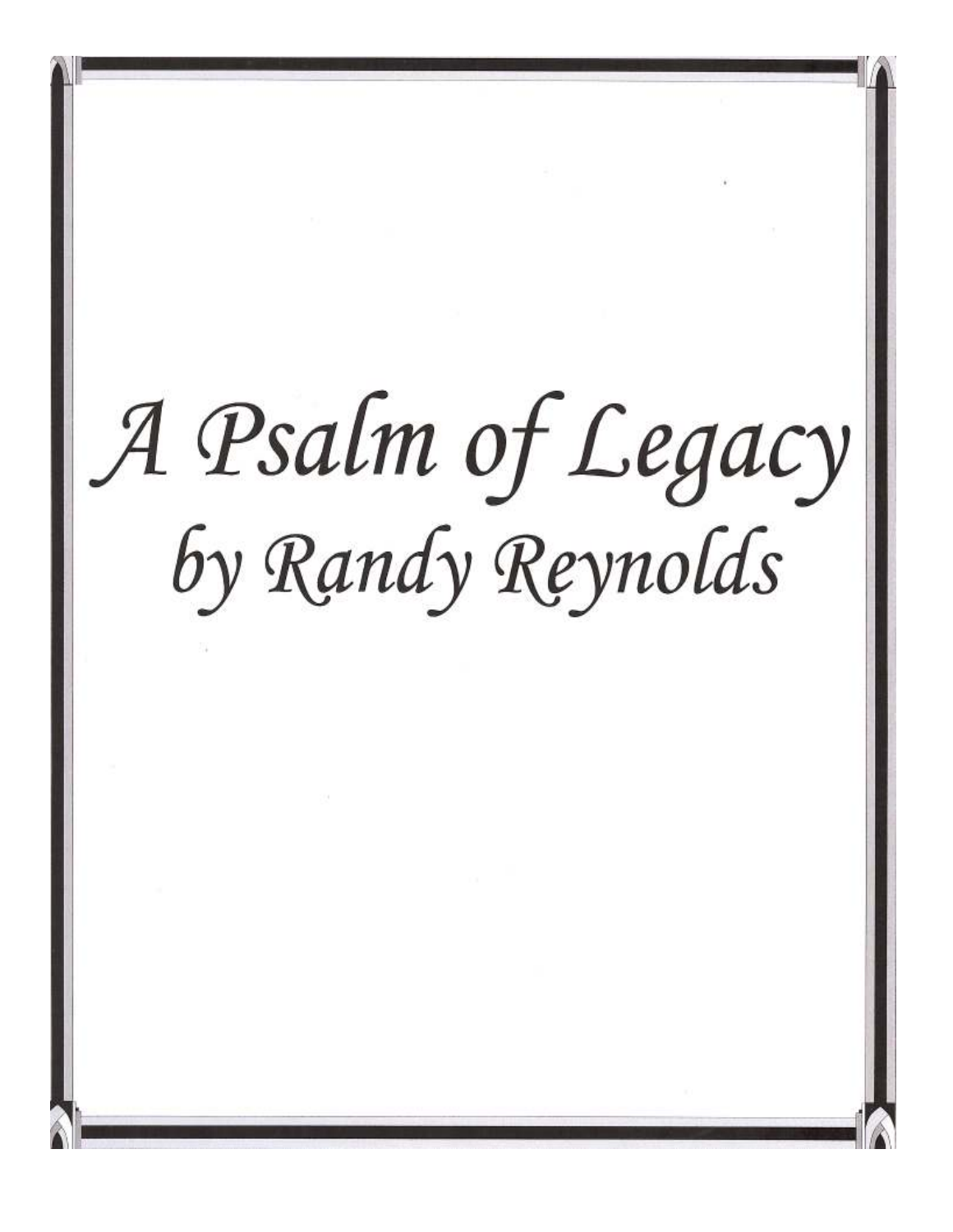# *PSALM 112 PSALM 112 Interpretation by Randy Reynolds December December2008*

### *REFLECTIONS ON LEGACIES*

 *A legacy is about what you contribute in your lifetime. Legacies are as unique as your fingerprint because they represent you. To whom do you make contributions? What difference do those contributions make? Are they contributions that naturally bring honor or do they bring shame?* 

*Legacies are ambiguous in that we make both positive and negative contributions in our lives. Are you planting seeds of the Kingdom or seeds of the flesh or the world? In what group or domain do you contribute: business, church, sports, or family, and do they bring honor or shame? Every choice we make has eternal significance in our life and the lives of others, when viewed from the perspective of legacy.* 

*In her CD called "Conversations" Sarah Grove describes this significance in a song called, "Generations" that relates to family legacies. "Remind me of this with every decision: Generations will reap what I sow. I can pass on a curse or a blessing to those I will never know."* 

*Erickson, the developmental psychologist, described the last stage of life as one that either brings integrity from the contributions you have made to the common good and Kingdom; or despair, the consequence of being too self-absorbed, for whatever reason and not contributing to others, especially the next generation.* 

*Everyone at some point in time will take a serious look at their life and ask, "Was life worth living?" Did I make a difference? When I was a young pastor years ago, I went to a dealer to buy a car. As the car salesman showed his inventory of new cars, he began asking me questions about my life. I shared how our church was ministering, how we were caring for the sick, the homeless, the boat people, and others who were in need in our community. He became withdrawn and sad. He dropped his head as if he had fallen into grief, shame or even despair. I asked, "Are you ok?" He looked up and*  said, "I thought I was a pretty good person and was living a good life until I started listening to what *your church is doing." Our conversation had caused him to reflect on what type of a life he was living, who he was living for and what that meant. In the Old Testament there is a Psalm where the Psalmist reflects on the issue of contribution in the life of a believer. He ponders a life of service and faith in God; a life worth living.* 

# *Psalm 112 - The Legacy of Serving God*

*This Psalm promises that God will reward those who serve Him. Not only reward, but make them happy and blessed as a consequence of serving Him. The life that flows from knowing and loving God will bring blessing to him and those around him, through abundant grace. We as believers often miss the significance of living a life in relationship to God and the difference it makes, because in our lives many of the things we do are "invisible sacrifices" that prevent evil and bring good. It is not always obvious that making good and right choices is heroic. In the movie It's a Wonderful Life the legacy of George Bailey was unknown even to him, until it was revealed by the Divine (Mathew 25: 31-46).* 

*Your life as a believer is so much more significant than you know without a peek through a divine fence hole. I hope this Psalm helps provide some of that perspective. This Psalm is reworded to help personalize it in a New Testament context and to allow for easy memorization.*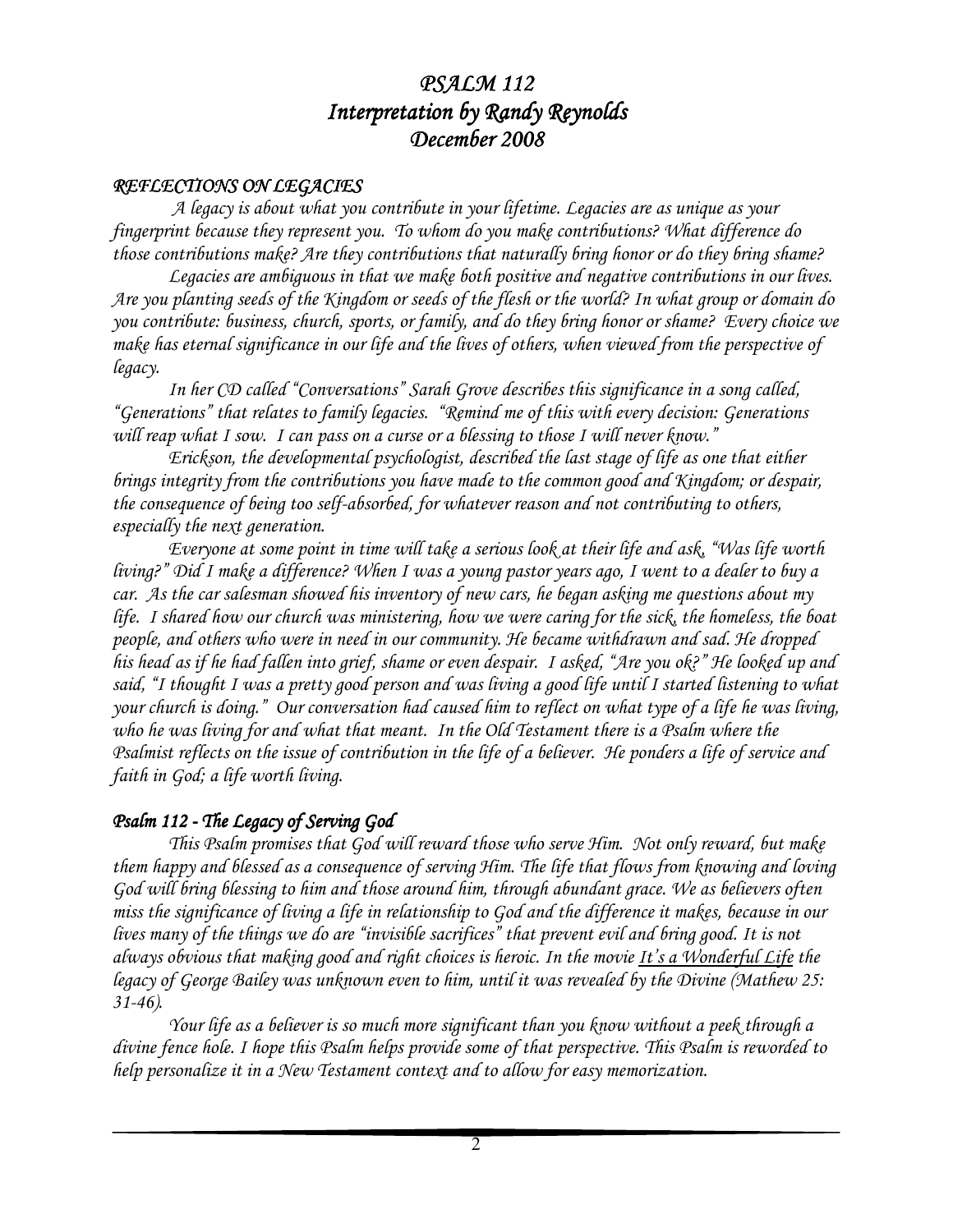# *Psalm 112 112*

*Praise the Lord! Happy am I because I fear (and love) the Lord. Yes, happy am I because I delight in doing what he commands. My children will be successful (mighty, noble) everywhere; An entire generation of godly people will be blessed. I will be wealthy, and my good deeds will never be forgotten. When darkness overtakes me, light will come bursting in. I am generous (gracious), compassionate, and righteous (as Christ is manifest in me) All goes well because I am generous (gracious), I lend freely and conduct my business fairly. (I am just) I will not be overcome by evil circumstances.(I am strong and mighty) I am righteous (in Christ) and will be long remembered. I do not fear bad news: I confidently trust the Lord to care for me. I am confident and fearless and can face my foes triumphantly. I give generously (graciously) to those in need. My good deeds will never be forgotten. I will have influence and honor. The wicked (those living against God's purposes) will be infuriated when they see this. They will grind their teeth in anger; They will slink away, their hopes thwarted.* 

### *REWARDS OF SERVICE*

*This is a very practical Psalm that asks the question, what do I get out of serving God and then it answers that question. This is a Psalm of legacy which is in the context of a lifetime of service, which comes from knowing God and doing His will.* 

### *Verse 1, WORSHIP*

*This Psalm, like many other psalms starts with a call to worship – "Praise the Lord!" Then, "Happy are those who fear the Lord." The word for fear is really about a position of worship where the believer bows before God in a position of awe and from that position of worship rises up to serve Him and do His will. His heart "delights" in service, which then brings God's abundant blessings upon him.* 

*"Happy are those who delight in doing what He commands." What does it mean to delight? It means to take pleasure, enjoyment or joy. So this is not a duty but a desire that gives meaning and pleasure in the believer's life as they serve God.* 

*Over the years I have met many believers who are passionate and over-joyed with serving God. I met a woman who after raising her own six children, along with her husband, then raised fifty foster children. Her face shined from the joy she received from this divine purpose. She found her purpose in worshipping and serving God and she absolutely glowed with joy from the blessings she received from God. I felt humbled to be in her presence!* 

*What are these blessings, what are these rewards that come from serving God?*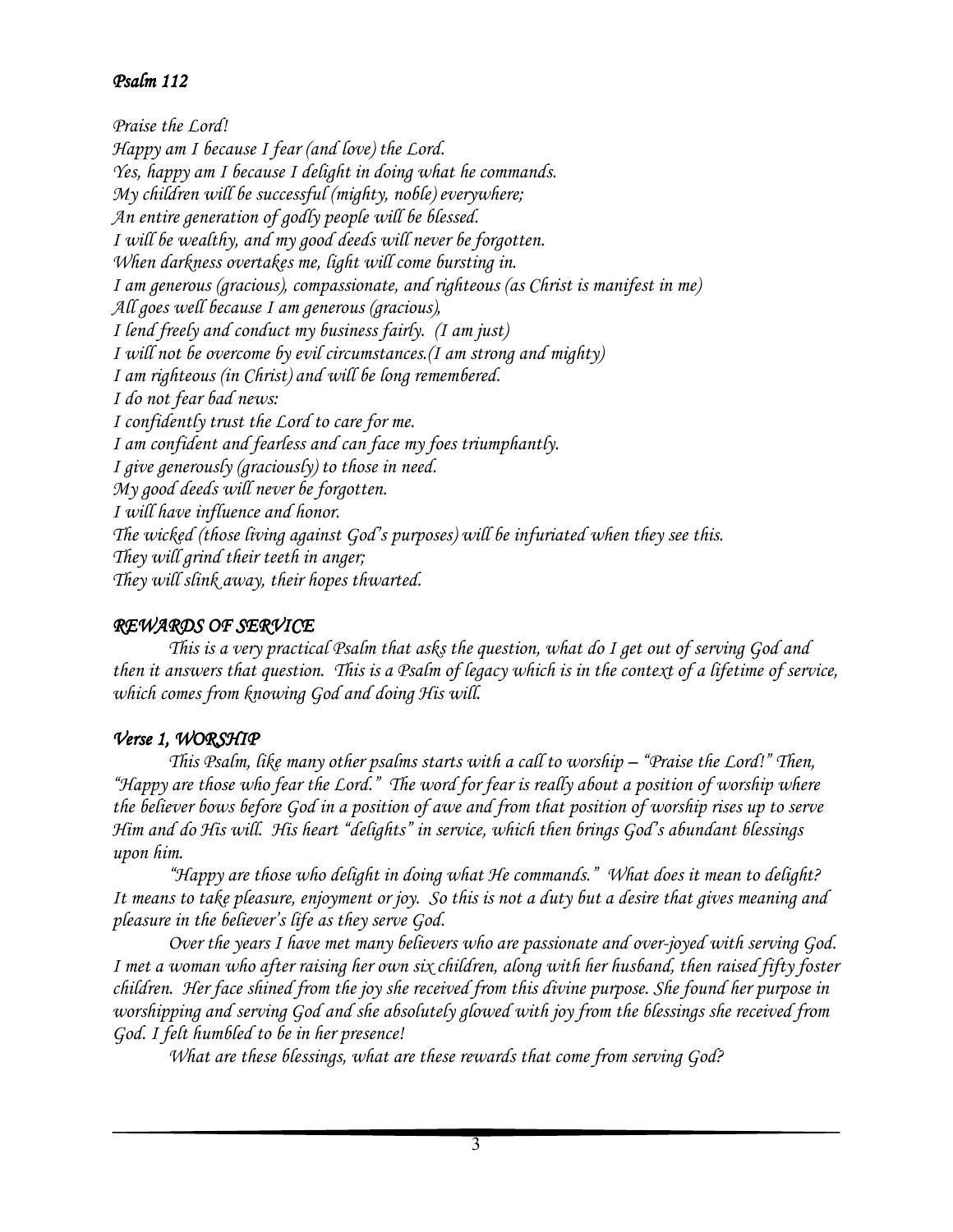# *Verse 2, FAMILY LEGACY 2, FAMILY LEGACYLEGACY*

*The first blessings mentioned are children, grandchildren and great grandchildren, the believer's seed, their family legacy. Children bring joy to our lives! They are meant to be a blessing as the godly serve the Lord and our children. My children and grandchildren are one of the great blessings of my life. The Lord made the family central to the well being of us all and when there is a godly family all of us benefit.* 

*This is a "pay it forward" Psalm in that when people are blessed they want to bless others. It is a natural and godly desire to want to "give back" especially when our parents loved us. Children, who are well cared for, tend to take good care of their children. "We love because He first loved us," is the law of indebtedness that flows from a grace-filled family. In a healthy social system or family, people want to give and make contributions to others because goodwill is created (a world view) and that is the position of this Psalm.* 

*One lady I talked with this year said, "My mother adopted me and gave me more than I could have hoped to receive. I want to help others and give like she did, because I want to honor her." When children receive they want to give as they grow to maturity. This is the most natural "pay it forward" part of life; we are blessed so we bless those in the next generation. The Psalm goes on to describe these children. They will be successful, mighty, and noble, people of substance.* 

*As the life of Christ flows through the believer and they make choices every day for righteousness, grace, justice, compassion and other aspects of the Divine nature, a life of substance flows to the next generation. This is not a life of appearances, flash or worldliness but one that makes a difference through everyday choices of service on the long road, "the road less traveled." The family will be blessed and will bless those around them. God made the family the most basic unit of society to meet the needs of family members and then others outside the family. Of course these promises are in the context of each believer's life and struggle.* 

*In many of the families I have worked with suffering with addiction, alcoholism has played a major part in negative family legacies. Addiction steals from all relationships and brings destruction, negative consequences, and bad legacies. It is difficult to believe that a positive family legacy can be achieved.* 

*The negative consequences of sin block the hope of a positive legacy and bring shame. Many believers have struggled to see positive promises materialize in their lifetime (Hebrews 11:35-40). They get discouraged and jealous because others seem to have children who turn out wonderfully while their children are a mess. There is great temptation to just give up on the faith that promises a positive legacy because we all get weary in doing good, when we do not see tangible results.* 

*One man I worked with struggled to get sober for twenty-five years, he finally found Christ in prison and exercised God's power to gain sobriety. When he came to me his children were struggling with alcoholism, drug addiction and homosexuality, and he was discouraged. His battle to keep the faith was hard because his core belief was that his children will not turn out well, so it was very hard to continue to invest his time and love in them. God knows that and sees his struggle. Why try, why invest if there is little honor, reward or positive results? Seeds of the Kingdom take time to grow, sometimes the results promised here do not show up until the grandchildren become adults.* 

*Seeds of faith do come to fruition. For many believers it is difficult to believe that God's promises are real and to keep serving and contributing when they are experiencing the results of negative legacies. "So don't get tired of doing what is good. Don't get discouraged and give up, for we will reap a harvest of blessing at the appropriate time. Whenever we have the opportunity, we should do good to everyone" Gal 6:9. Families take a lot of investment, but pay dividends for years to come.*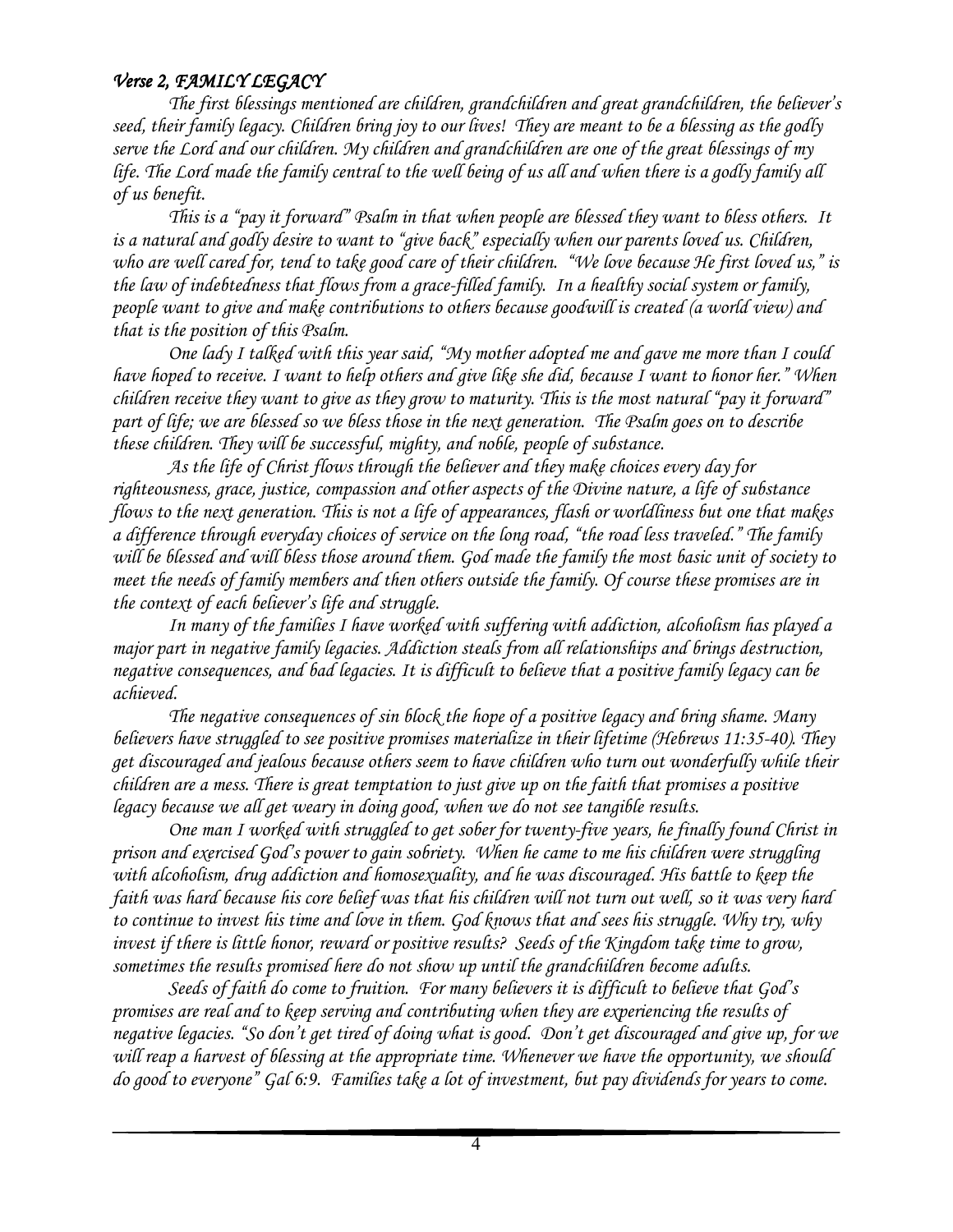### **INVISIBLE RESULTS**

*Three times in this Psalm the issue of legacy is raised, the believer and his good deeds will be remembered and celebrated. One day I was reading this Psalm and realized it is the Psalm of legacy. About two weeks later I had a week where I experienced the fruit of my own legacy. First, I was visiting a church when we were asked to turn and greet those around us. A man introduced himself to me. As I introduced myself to him he said, "Are you the FAMOUS Randy Reynolds?" I was embarrassed and sheepishly said, "I guess so." He asked, "Did you start the Vineyard Church? When I said, "Yes," he looked me in the eye and said, "It's because of you that I'm saved." I was taken back, surprised and blessed, even though it had been decades ago that my friends and I had started the church. I had no idea this man had been affected by my life.* 

*A little later on in the week a woman called the office. She said, "I found your book on parenting at a carwash and read it." It had been published twelve years ago and was out of print. "It changed my life, so I had to find this author and was surprised to find out that you live in my city. Can I come see you?" she said. As the week wore on I had a couple other encounters, less dramatic that caused me to reflect on a life of service.* 

*I went back to this Psalm and thought about how true is God's word and what a blessing it is*  in my life. You never know what the results of your service to God will be and how far reaching *simple acts of faith and obedience will go, over time. Look at the life of Abram and how his every day issue of faith, believing God for a family and having a child, influenced billions of people of faith, Jews, Muslims and Christians.* 

### *Verse 3, WEALTH THE SECOND BLESSING 3, BLESSING BLESSING*

*How can wealth be a part of the blessings of God? This Psalm focuses on generosity and it is difficult to be generous if you do not have anything to give. In the Old Testament you see that God's heart was to bless the believer in every area of their life* 

*"They themselves will be wealthy," There was no division between the sacred and secular, religious and personal; all of life was a part of faith. Does God want to bless you and provide for you abundantly? Is this also part of serving Him and walking in faith?* 

*Years ago when I started a little counseling practice, a lady came to me and said that she could not afford the bottom of our sliding scale, which was \$25 a session. I was anxious and struggling with whether I could make it in this new ministry financially. Could I be generous and gracious with her? I decided to charge her \$15 an hour and for a year she worked hard on her issues. After she finished counseling she started donating \$90 a month to my new non-profit. I asked why she wanted to do this and she said that she wanted others who were hurting and couldn't afford counseling to be able to receive a scholarship, and my little agency began to prosper. Over the years donations increased to \$150,000 a year. Many counselors and clients benefited from the generosity of those in our community.* 

*Taking risks, working hard, and contributing something of value, brings prosperity as a natural consequence. This Psalm is also connected to the biblical principle of sowing and reaping in 2 Corinthians 8 & 9. "Remember this, a farmer who plants only a few seeds will get a small crop. But the one who plants GENEROUSLY will get a GENEROUS crop." 2 Corinthians 9:6. It is also the Psalm that shows the theological foundation for New Covenant giving. It is quoted in relationship to the New Testament tithe, but really relates to giving in life not just giving to the church. God loves the person who gives cheerfully. And God will generously provide all you need. Then you will always have everything you need and plenty left over to share with others. As the Scripture says, "Godly*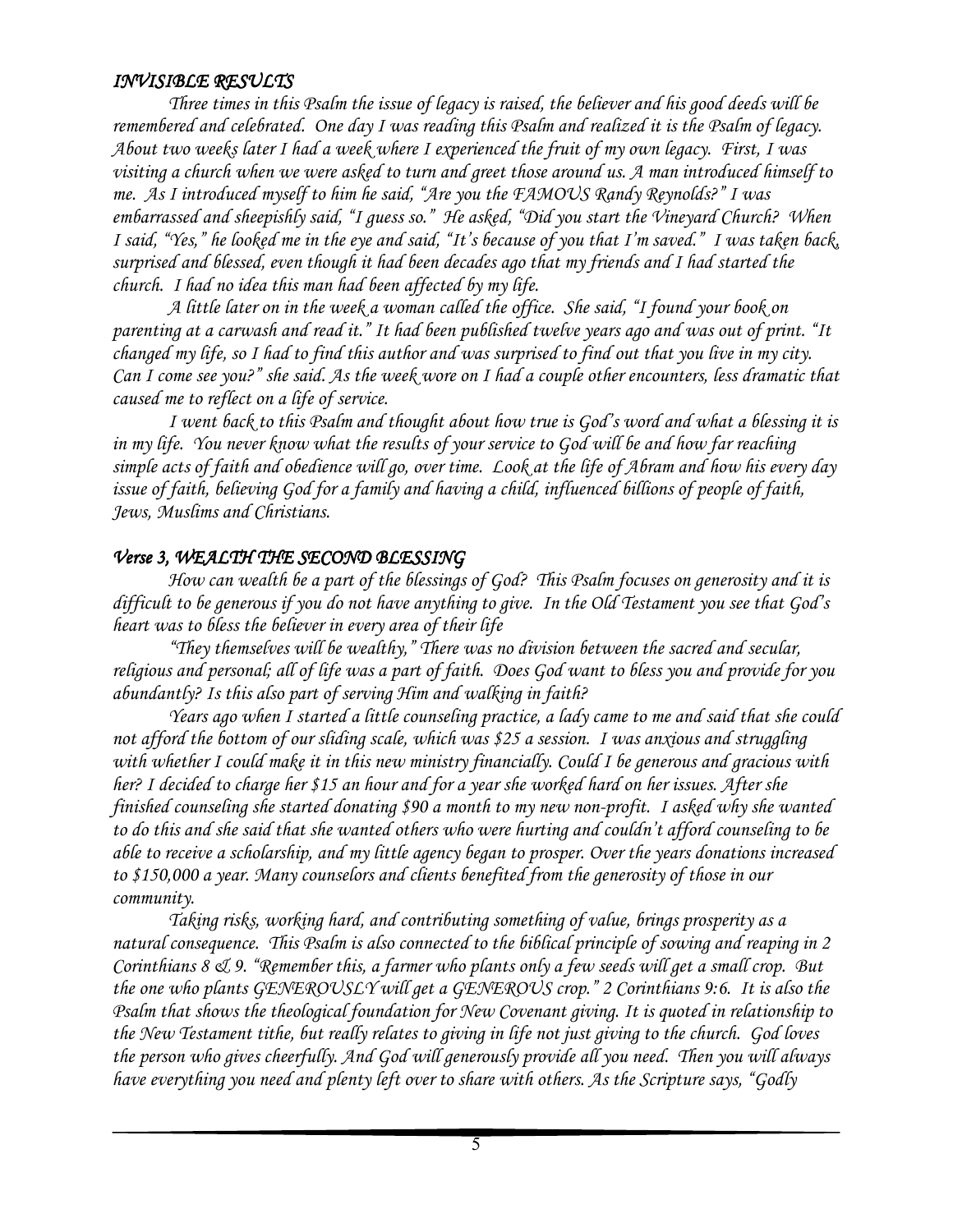*people give generously to the poor. Their good deeds will never be forgotten." 2 Corinthians 9:9 (taken from Psalm 112:9)* 

*Why are some able to be generous and give themselves so freely? God has blessed their efforts,. One of the heroes of our faith who is now remembered and honored is William Wilberforce.* 

 *William Wilberforce who was called the greatest moral reformer in the history of England was enabled to serve because he was wealthy. His parents and family were successful merchants and left him a great estate. Wilberforce used almost all of it to serve God for forty some years: abolished slavery, reformed injustice in England and served God for the common good. He could not have done this without favor, the wealth he inherited from his family and God. He was who he was because of his family's legacy of wealth and because of God's grace in his life. Legacies are empowered through the grace of others.* 

# STABILITY COMING FROM FAITH IN GOD

*Verse 4a, "When darkness overtakes me, light will come bursting in.": Verse 6 & 7, "I will not be overcome by evil circumstances. I am righteous (in Christ) and will be long remembered:" and verse 8, "I do not fear bad news: I confidently trust the Lord to care for me. I am confident and fearless and can face my foes triumphantly;" the believer is becoming a person of stability. He is secure because he trusts that God will take care of him. We have a strong sense of inner security even in the face of adversity, because we know that God will deliver us from darkness. We will not be overcome by darkness; we won't fear bad news, because of our faith in God's love for us. His unfailing covenant of love embraces and surrounds us. We reflect constantly on His faithfulness and goodness and so we are confident, fearless and approach our problems with the assurance that we will have victory.* 

*Our faith is what makes us "mighty and successful", people whose lives are substantive. Healthy spirituality moves people towards confidence and empowers them to face difficulties in life. It does not produce passive, dependent people, but competent believers who can push through their own anxiety and find creative solutions to problems. The consequence of difficult life experiences is that believers become more secure in their lives as they press into God. Confidence, security and triumph are not because there is certainty in life, but because there is certainty and security in our faith in God.* 

*Faith, true faith helps produce a sense of certainty, because "God works all things together for good." Some translations for stability, are steadfast, firm, enduring, and "his heart is upheld." I don't believe this means that the believer does not have emotional reactions to problems, threat and loss. It means that as we work through our anxieties by trusting God, yielding to Him, and praying for deliverance our faith will increase. A believer becomes stable and secure as they reflect on God's presence and promises in their life. This process of faith, deliverance, and problem solving brings stability in the believer's life.* 

# *Verse 5, GRACE AND JUSTICE 5, AND JUSTICE JUSTICE*

*"All goes well for those who are generous, who lend freely and conduct their business fairly." In the last couple of years I have learned a lot about the Old Testament concepts of lending freely to the poor and those in need. As I got involved with the hurt and pain of those exploited by predatory lending, the scripture Deuteronomy 15:1-11 took on a whole new meaning. I saw the need to be generous, lend freely, and be fair in business unlike sub-prime lending and payday loans which exploit the poor. As believers found out about this exploitation they would often rethink the treatment of their own employees.*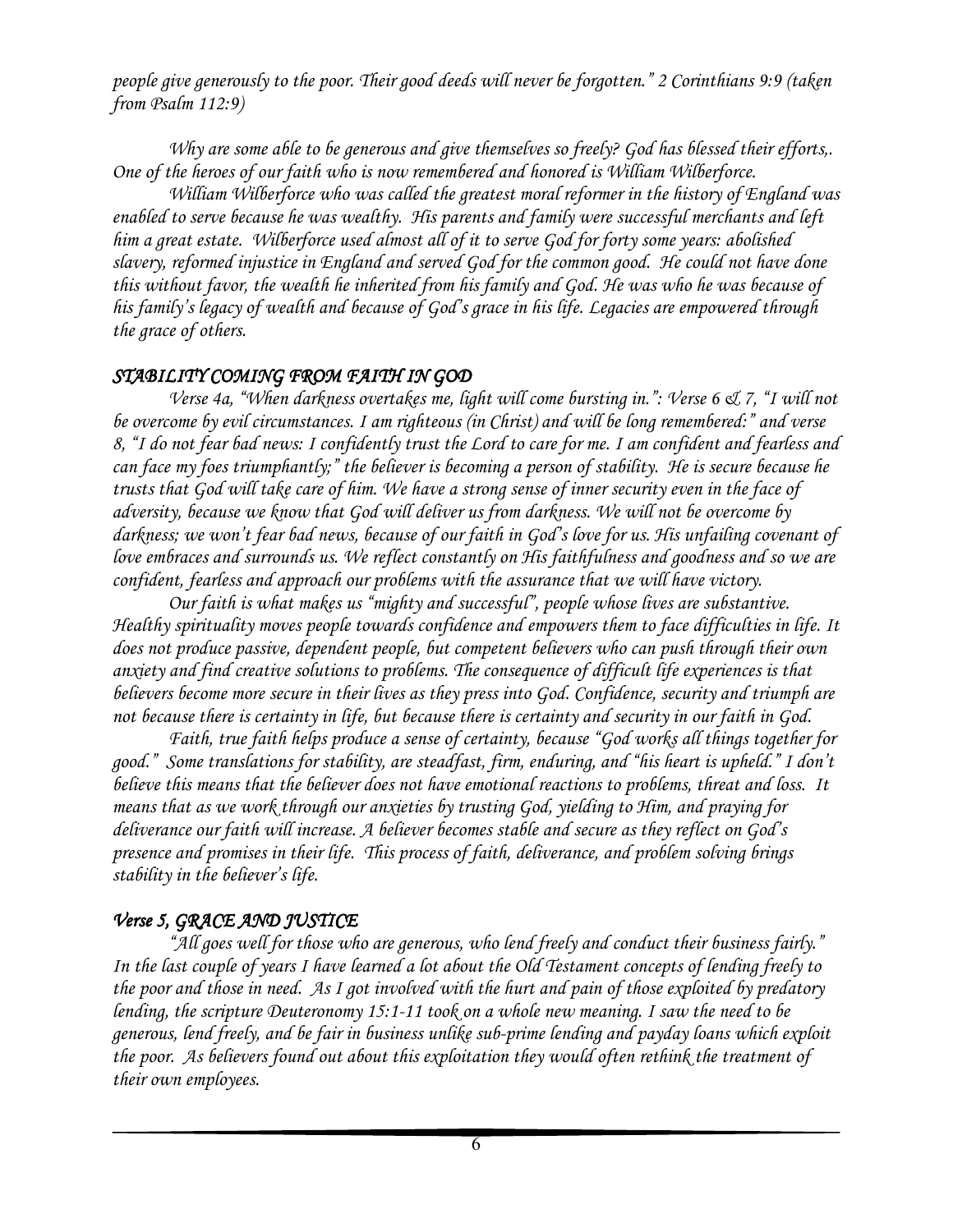*Several business owners I met with began helping their employees get out of debt and encouraged them to develop their own wealth; like buying their first homes. Justice came from knowledge and concern for the struggles of those who have less. Compassion moved them to care about justice and to be just. They had relationships with their employees but did not know about APR's of 400% that were trapping people in an addictive cycle of loans. So, knowledge brought about responsibility, which is the Hebrew concept of knowledge.* 

### *Verse 6, THE LEGACY RIGHTEOUSNESS RIGHTEOUSNESS*

*"Those who are righteous will long be remembered." When someone does the right thing, it affects the lives of many, and they don't forget it. Like the stories in It's a Wonderful Life, when we do things that are right it makes a difference, it prevents evil. Mathew 5:14-16. When George Bailey stopped his employer from putting poison in the prescription he was filling, he was not rewarded in fact he was struck in the ear. No good deed goes unpunished. Young George's honesty, courage, and strength kept Mr. Gower the pharmacist from going to prison and being marginalized from the community. We discover the Divine perspective when Clarence the Angel shows what life would have been without the "good works" of George Bailey. George, who feels that his life of service has been for naught, finds that he is much loved and "long remembered" for his righteous life as the community comes to his rescue.* 

*The life of Christ is manifest in the life of the believer even when they are not aware of it. "Our lives are a fragrance presented by Christ to God." 2 Corinthians 2:15. That fragrance may be beyond our senses. We cannot smell the perfume we applied only minutes before, but others can smell it. We are righteous in Christ and as His life is lived out in us it will bring good to the life of others who will remember us.* 

### Verse 9a, BEING REMEMBERED FOR GIVING

*"They give generously to those in need. Their good deeds will never be forgotten." The word for generous can be translated gracious. So legacy is about grace that is given to others. Others do not earn these benefits, they are handed down by those who have done good deeds and have contributed to the greater good.* 

*Have you ever thought of all the ways that we have benefited from those who came before us? We benefit from all the things we use that we did not create or manufacture, but that someone else labored to create. It could be a car, telephone, surgical procedure, a road, water line, electricity, our freedom, democracy, a church, a hospital, a school, or our salvation, received as a gift in our lives, but often taken for granted. There are so, so many things that have just come to us and help meet the needs in our lives that others have made sacrifices to produce.* 

*Legacy is about the common grace that comes to us which we can be thankful for. It is also about the special grace that comes to us from our relationship with Jesus Christ when God gave us His Son. All of it is intended to be a blessing from a God who loves and desires to share His abundance in our lives.* 

### Verse 96, THE COST OF HONOR AND INFLUENCE

*Legacy has to do with honor and glory! Over the years I have seen that many people want honor and glory and are very attracted to it. Some are almost seduced by the desire to be important and valued, others have aspired to be powerful and have positions of power and wealth, and others are moved by the glory of achievement. The apostles James and John said to Jesus, "In your glorious Kingdom we want to sit in places of honor next to you, one at your right and the other at your left."*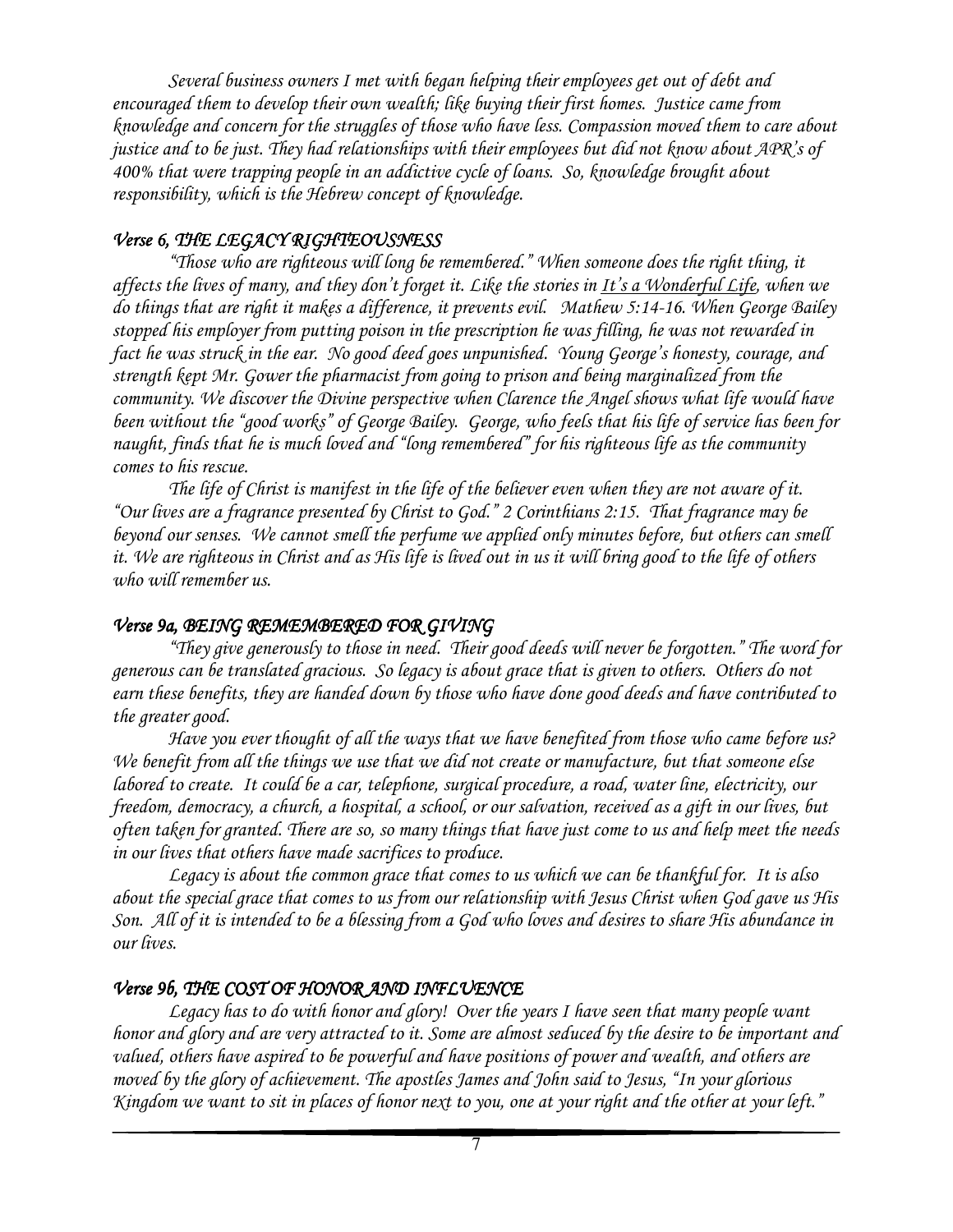*Mark 10:37 NLT. Jesus does not attempt to discourage them from seeking honor and glory, it is probably a large part of their calling; He confronts them because they do not know the cost of honor and glory. "Are you able to be baptized with the baptism of suffering I must be baptized with?" Mark 10:38 NLT. You don't know what you don't know. Their desire for glory was adolescent. Glory has to be earned through costly service and sacrifice. Children do not know the cost of honor and glory.* 

*Sometimes adults can loose sight of the reward because the price they are paying feels like it is not worth it. Oscar Wilde said, "The cynic knows the cost of everything and the value of nothing." Jesus kept his eye on the reward even in times of great sacrifice and suffering. "He was willing to die a shameful death on the cross because of the joy (reward) He knew would be His after His resurrection." Hebrews 12:2 "You know that in this world kings are tyrants, and officials lord it over the people beneath them. But among you it should be quite different. Whoever wants to be a leader (have position, power, honor or glory) among you must be your servant, and whoever wants to be first must be the slave of all. For even I, the son of Man, came here not to be served but to serve others, and to give my life as a ransom for many." Mark 10:42-45 NLT. Honor and glory become a consequence of a heart that is right with God.* 

 *"The fear of the Lord teaches a person to be wise; humility precedes honor." Proverbs 15:33. Motive is very important in the issue of legacy. It is not self seeking significance, but the desire to humbly submit, obey God, and serve Him. God is a rewarder and knows our needs for significance and esteem; he is not stingy but gives in his timing "beyond imagination." "And when Christ, who is your real life, is revealed to the whole world, you will share in all his glory." Colossians 3:4.* 

### *Verse 9c, INFLUENCE AND HONOR*

 *People who have given much in their lives often have great influence (power) and honor. This verse is in contrast to verse 10 because it is about being vindicated. The wicked see faith as foolishness, especially when it relates to generosity and often mock believers for their beliefs and unselfish behaviors. Verse 10 says, "The wicked will be infuriated," why? Because they thought life was mainly about them and their pleasures, comforts and desires.* 

*The great paradox of the Kingdom is that the "first will be last and the last will be first" and that really ticks people off. The logic of the wicked is, "happiness should come from serving myself, not God!" Blessed and happy are those who delight is serving God. Service benefits the servant as well as those served, what a paradox.* 

*When I started sharing my faith boldly as a young man one of my professors one day said to me, "I stopped believing in fairy tales and the Bible when I grew up." He was inferring that it was about time that I quit being so childish or foolish. The godly are vindicated before God; He will give them honor and glory at the appropriate time.* 

*They may be shamed here, but they will be rewarded eventually. This will happen both here in our lifetime and in heaven as we stand before our Maker. People who make great contributions to the common good in this life are often mocked for their level of risk and sacrifice. That can be as simple as your teenager disrespecting you as you pour your life into them. It can be the invalidation of faithfulness by a husband or wife and having the one you are faithful to be unfaithful to you.* 

*People mocked inventors like Thomas Edison who literally failed thousands of times before inventing the light bulb, or Henry Ford who raised the salaries of his employees three times the level of the average wage earner so they would have a better life and could afford a Model T. He was called a bad business man who should have been a minister. Their honor came after the sacrifice and struggle. My father died this year of Alzheimer's. When he first got the disease I decided that before he lost*